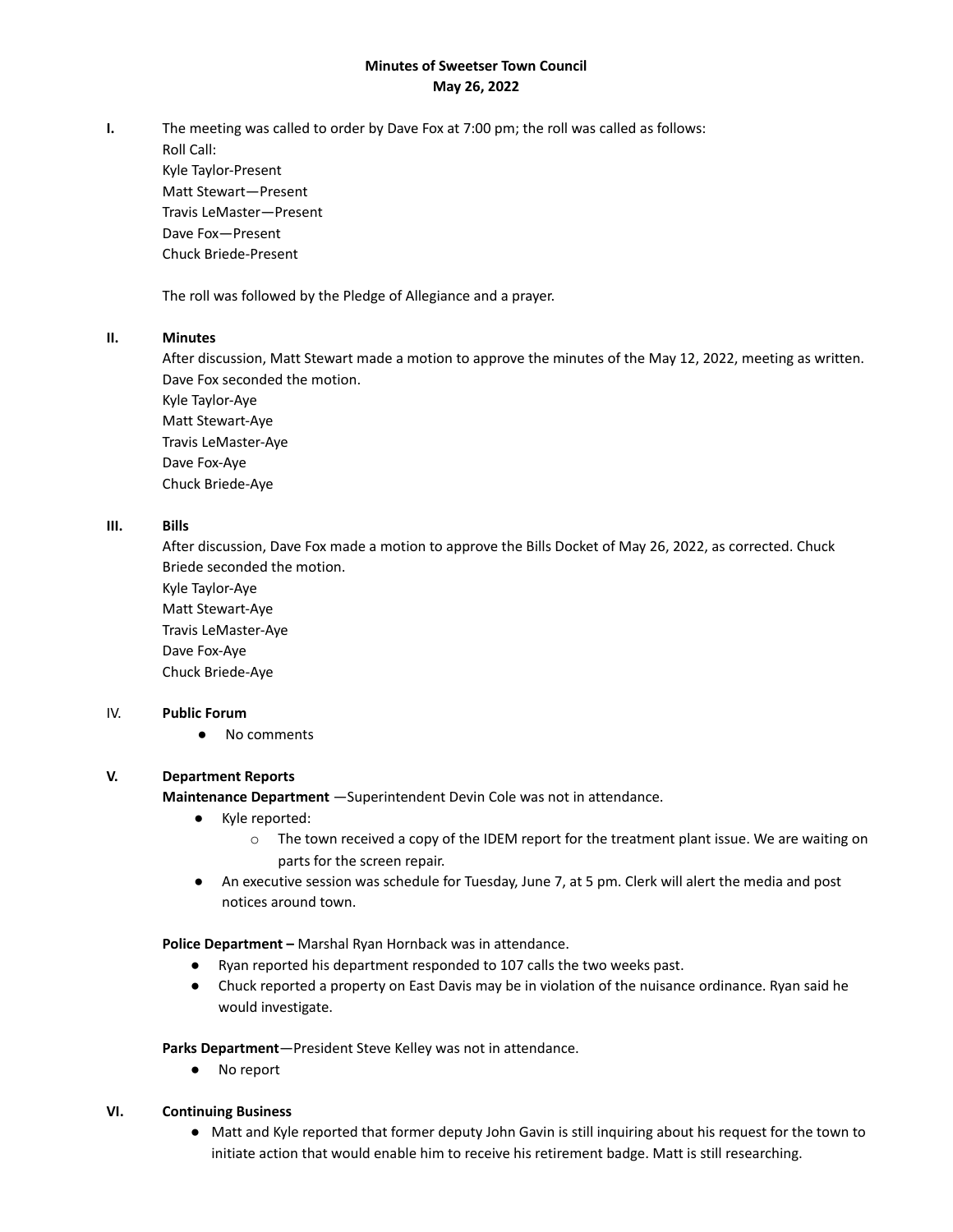- Matt Stewart researched Indiana town ordinances regulating chickens within town limits.
	- o Most don't allow roosters
	- o Most required annual permit and inspection of housing
	- $\circ$  Acceptable housing is a coup or an enclosed run that allows 5 square feet per bird
	- o Kyle said he had seen many that prohibited the selling of colored chickens
	- $\circ$  Kyle reported that even if a town allowed chickens within town limits, certain neighborhoods may have covenants with restrictions that would be superior to the ordinance.
	- $\circ$  Dave asked if this issue would be regulated under the Area Wide Plan Commission Animal Ordinance.
	- o After further discussion, matter tabled.
- Matt asked if there was additional information regarding a possible commissioners' sale of 137 Peterson Drive. Town counsel Michael Hotz reported that it has not gone through the requisite number of tax sales to qualify; if not sold by next year it will be eligible.
- Travis asked if there are other properties that have been cited for nuisance and/or abandoned vehicle ordinance violations. Michael reported that Ryan had cited a resident under the abandoned vehicle ordinance. Michael said he sent the 10-day notice to the resident. He has the ordinance violation ready to file with the court if the violation is not abated within the 10-day period.
- Clerk reported on the ordinance codification project in response to an inquiry from Travis.
- Travis reported that recent council meeting minutes had not been posted to the town website. Clerk will follow-up.
- Council has not heard anything new on Triad soliciting quotes to clean and camera the sewer system.

## **VII. New Business**

- Chuck reported we had received a letter from a resident asking if they could have the shed from the town property on 118 Bragg Street. No objections from the council.
- Chuck reported that resident Hodge Fordyce of 316 Christopher Drive had submitted a letter to the council about the flooding issue on his property. After discussion, council will ask Devin and Triad to locate nearest access to storm water lines and devise a possible solution.
- Chuck reported that Charles & Vicki Brock who reside at the intersection of Washington and Greenberry also have ponding issues.
- Chuck reported that some residents of Majers Drive expressed concerns that the town is considering annexation of the neighborhood. The town is not considering annexation at this time.
- Chuck reported there is a sinkhole on Hubert near the Freeman's house at 219 Greenberry.
- Chuck thanked the town on behalf of the Sweetser's Lion Club for the time and material provided by the town for the preparation for the install of the Gaga Pit.

After discussion, Dave Fox made a motion to approve the donation of the town's time and material to the Sweetser Lions Club for the preparation of the land near the trail for the Gaga Pit. Kyle Taylor seconded the motion.

Kyle Taylor-Aye Matt Stewart-Aye Travis LeMaster-Aye Dave Fox-Aye Chuck Briede-Abstain

● Travis reported the town hall flag needs to be replaced.

### **VIII. Adjournment**

There being no further business before the council, the meeting was adjourned at 8:17 pm.

Respectfully Submitted, John Potter